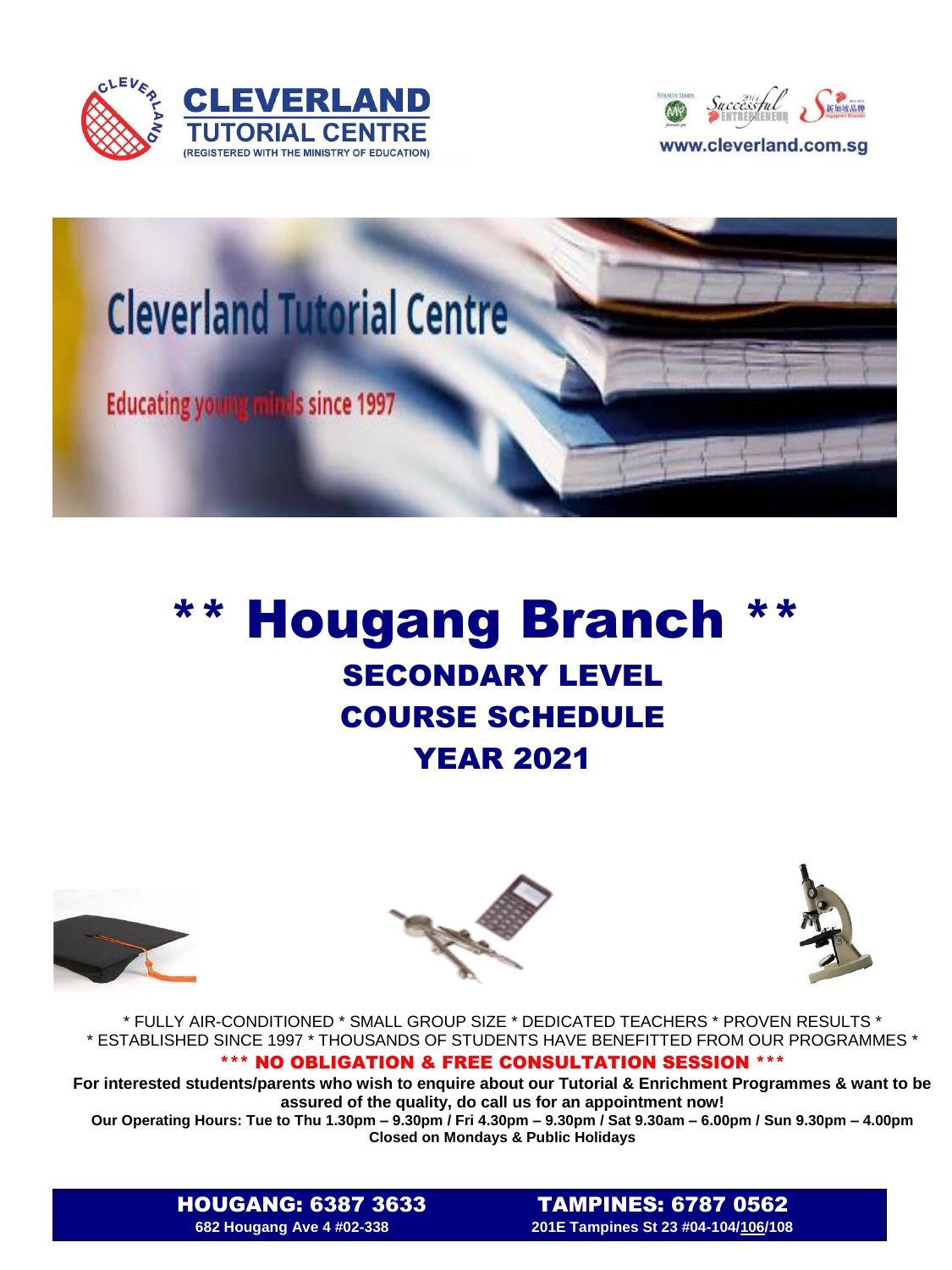



| <b>Level</b> | <b>Type of</b><br><b>Courses</b>               | <b>Schedule</b>         |                                    | <b>Course Fee</b><br><b>Per Month</b>                                                                                                                                                                                                                                                                         |
|--------------|------------------------------------------------|-------------------------|------------------------------------|---------------------------------------------------------------------------------------------------------------------------------------------------------------------------------------------------------------------------------------------------------------------------------------------------------------|
|              | S1 English<br><b>Tutorial Class</b>            | Fri*                    | $6.15$ pm $- 7.45$ pm $*$          | $$160/-$<br>per subject<br><b>Bundle Discount</b><br>(except S1 Holiday Prep<br>Class)<br>Any 2: (-\$5) off total fee<br>Any 3: (-\$15) off total fee<br>Any 4: (-\$30) off total fee<br><i>*Registration Fee: \$30.00,</i><br>Student Deposit: \$100.00<br>Material Fee:<br>\$20/subject/semester<br>Applies |
|              |                                                | Sat                     | $11.15$ am $-12.45$ pm             |                                                                                                                                                                                                                                                                                                               |
|              | <b>S1 Mathematics</b><br><b>Tutorial Class</b> | Tue                     | $6.00pm - 7.30pm$                  |                                                                                                                                                                                                                                                                                                               |
|              |                                                | Fri                     | $7.30pm - 9.00pm$                  |                                                                                                                                                                                                                                                                                                               |
| Sec 1        |                                                | Sat                     | $1.00pm - 2.30pm$                  |                                                                                                                                                                                                                                                                                                               |
|              |                                                | Sun<br>(Live<br>Online) | $1.00pm - 2.30pm$                  |                                                                                                                                                                                                                                                                                                               |
|              | S1 Science<br><b>Tutorial Class</b>            | Thu                     | $7.15pm - 8.45pm$                  |                                                                                                                                                                                                                                                                                                               |
|              |                                                | Sat*                    | $9.30$ am $-11.00$ am <sup>*</sup> |                                                                                                                                                                                                                                                                                                               |
|              | S1 Chinese<br><b>Tutorial Class</b>            | Fri                     | $8.00pm - 9.30pm$                  |                                                                                                                                                                                                                                                                                                               |

| <b>Level</b> | <b>Type of</b><br><b>Courses</b>                | <b>Schedule</b> |                       | <b>Course Fee</b><br><b>Per Month</b>                                                                                                                                                                                                                                    |
|--------------|-------------------------------------------------|-----------------|-----------------------|--------------------------------------------------------------------------------------------------------------------------------------------------------------------------------------------------------------------------------------------------------------------------|
| Sec 2        | S <sub>2</sub> English<br><b>Tutorial Class</b> | Fri             | $6.15$ pm $- 7.45$ pm | $$165/-$<br>per subject<br><b>Bundle Discount</b><br>Any 2: (-\$5) off total fee<br>Any 3: (-\$15) off total fee<br>Any 4: (-\$30) off total fee<br><i>*Registration Fee: \$30.00,</i><br>Student Deposit: \$100.00<br>Material Fee:<br>\$20/subject/semester<br>Applies |
|              |                                                 | Sun             | $11.30am - 1.00pm$    |                                                                                                                                                                                                                                                                          |
|              | <b>S2 Mathematics</b><br><b>Tutorial Class</b>  | Fri             | $6.00$ pm $- 7.30$ pm |                                                                                                                                                                                                                                                                          |
|              |                                                 | Sat             | $1.00pm - 2.30pm$     |                                                                                                                                                                                                                                                                          |
|              | S <sub>2</sub> Science<br><b>Tutorial Class</b> | Sat             | $2.30pm - 4.00pm$     |                                                                                                                                                                                                                                                                          |
|              |                                                 | *Sun            | $1.30pm - 3.00pm$     |                                                                                                                                                                                                                                                                          |
|              | S <sub>2</sub> Chinese<br><b>Tutorial Class</b> | Fri             | $8.00$ pm $-9.30$ pm  |                                                                                                                                                                                                                                                                          |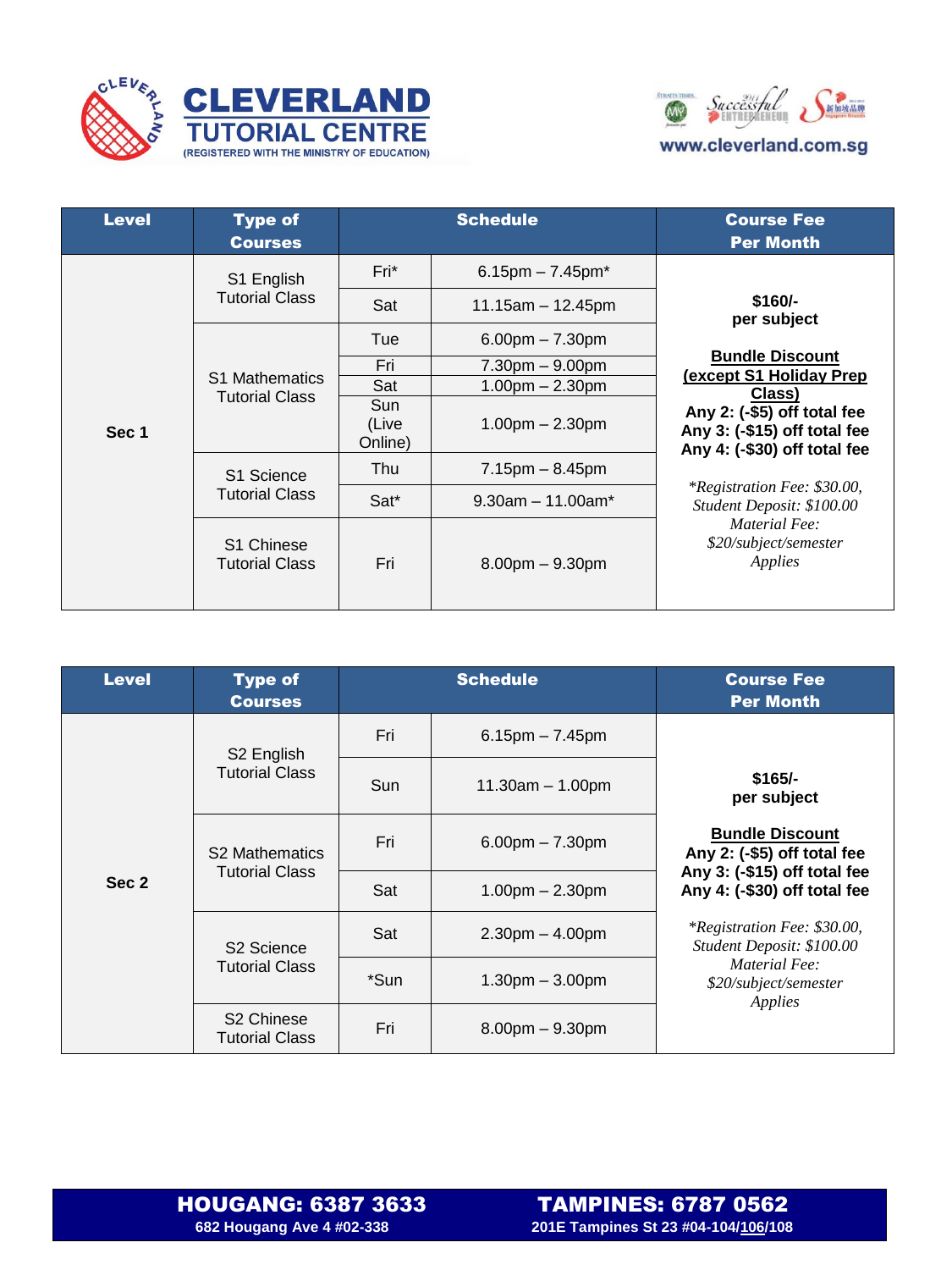





## www.cleverland.com.sg

| <b>Level</b>     | <b>Type of</b><br><b>Courses</b>                              | <b>Schedule</b> |                                     | <b>Course Fee</b><br><b>Per Month</b>                                                                                                                                                                                                                                                                                                    |
|------------------|---------------------------------------------------------------|-----------------|-------------------------------------|------------------------------------------------------------------------------------------------------------------------------------------------------------------------------------------------------------------------------------------------------------------------------------------------------------------------------------------|
| <b>Sec</b><br>3E | S3E English<br><b>Tutorial Class</b>                          | Thu*            | $7.30 \text{pm} - 9.00 \text{pm}^*$ | $$170/-$<br>per subject<br><b>Bundle Discount</b><br>Any 2: (-\$5) off total fee<br>Any 3: (-\$15) off total fee<br>Any 4: (-\$30) off total fee<br>Any 5: (-\$45) off total fee<br>Any 6: (-\$60) off total fee<br><i>*Registration Fee: \$30.00,</i><br>Student Deposit: \$100.00<br>Material Fee:<br>\$20/subject/semester<br>applies |
|                  |                                                               | Sun             | $1.00pm - 2.30pm$                   |                                                                                                                                                                                                                                                                                                                                          |
|                  | <b>S3E Mathematics</b><br><b>Tutorial Class</b>               | Mon             | $4.30pm - 6.00pm$                   |                                                                                                                                                                                                                                                                                                                                          |
|                  |                                                               | Sun             | $9.45$ am $-11.15$ am               |                                                                                                                                                                                                                                                                                                                                          |
|                  | S3E Additional<br><b>Mathematics</b><br><b>Tutorial Class</b> | Fri             | 7.30pm - 9.00pm                     |                                                                                                                                                                                                                                                                                                                                          |
|                  |                                                               | Sat             | $4.15$ pm $-5.45$ pm                |                                                                                                                                                                                                                                                                                                                                          |
|                  | <b>S3E Chinese</b><br><b>Tutorial Class</b>                   | Tue             | $6.30pm - 8.00pm$                   |                                                                                                                                                                                                                                                                                                                                          |
|                  | S3E<br><b>Biology</b>                                         | Sun             | $10.00am - 9.30pm$                  |                                                                                                                                                                                                                                                                                                                                          |
|                  | Sec 3E<br><b>Physics</b>                                      | Tue             | $7.00$ pm $- 8.30$ pm               |                                                                                                                                                                                                                                                                                                                                          |
|                  | Sec 3E<br>Chemistry                                           | Sat             | $2.15$ pm $-3.45$ pm                |                                                                                                                                                                                                                                                                                                                                          |
|                  | Sec 3E<br>Prin of Accts                                       | Fri             | $6.30pm - 8.00pm$                   |                                                                                                                                                                                                                                                                                                                                          |

| <b>Level</b>     | <b>Type of</b><br><b>Courses</b>                                     | <b>Schedule</b> |                                     | <b>Course Fee</b><br><b>Per Month</b>                                                                                                                                                                                                                                                                                                    |
|------------------|----------------------------------------------------------------------|-----------------|-------------------------------------|------------------------------------------------------------------------------------------------------------------------------------------------------------------------------------------------------------------------------------------------------------------------------------------------------------------------------------------|
|                  | S3N English<br><b>Tutorial Class</b>                                 | Thu*            | $7.30 \text{pm} - 9.00 \text{pm}^*$ | $$170/-$<br>per subject<br><b>Bundle Discount</b><br>Any 2: (-\$5) off total fee<br>Any 3: (-\$15) off total fee<br>Any 4: (-\$30) off total fee<br>Any 5: (-\$45) off total fee<br>Any 6: (-\$60) off total fee<br><i>*Registration Fee: \$30.00,</i><br>Student Deposit: \$100.00<br>Material Fee:<br>\$20/subject/semester<br>applies |
|                  |                                                                      | Sun             | $1.00pm - 2.30pm$                   |                                                                                                                                                                                                                                                                                                                                          |
|                  | <b>S3N Mathematics</b><br><b>Tutorial Class</b>                      | Mon             | $4.30pm - 6.00pm$                   |                                                                                                                                                                                                                                                                                                                                          |
| <b>Sec</b><br>3N |                                                                      | Sun             | $9.45$ am $-11.15$ am               |                                                                                                                                                                                                                                                                                                                                          |
|                  | <b>S3N Additional</b><br><b>Mathematics</b><br><b>Tutorial Class</b> | Fri             | 7.30pm - 9.00pm                     |                                                                                                                                                                                                                                                                                                                                          |
|                  |                                                                      | Sat             | $4.15$ pm $-5.45$ pm                |                                                                                                                                                                                                                                                                                                                                          |
|                  | <b>S3N Chinese</b><br><b>Tutorial Class</b>                          | Tue             | $6.30pm - 8.00pm$                   |                                                                                                                                                                                                                                                                                                                                          |
|                  | S <sub>3</sub> N<br><b>Biology</b>                                   | Sun             | $10.00am - 9.30pm$                  |                                                                                                                                                                                                                                                                                                                                          |
|                  | Sec 3N<br><b>Physics</b>                                             | Tue             | $7.00$ pm $- 8.30$ pm               |                                                                                                                                                                                                                                                                                                                                          |
|                  | Sec 3N<br>Chemistry                                                  | Sat             | $2.15$ pm $-3.45$ pm                |                                                                                                                                                                                                                                                                                                                                          |
|                  | Sec 3N<br>Prin of Accts                                              | Fri             | $6.30pm - 8.00pm$                   |                                                                                                                                                                                                                                                                                                                                          |